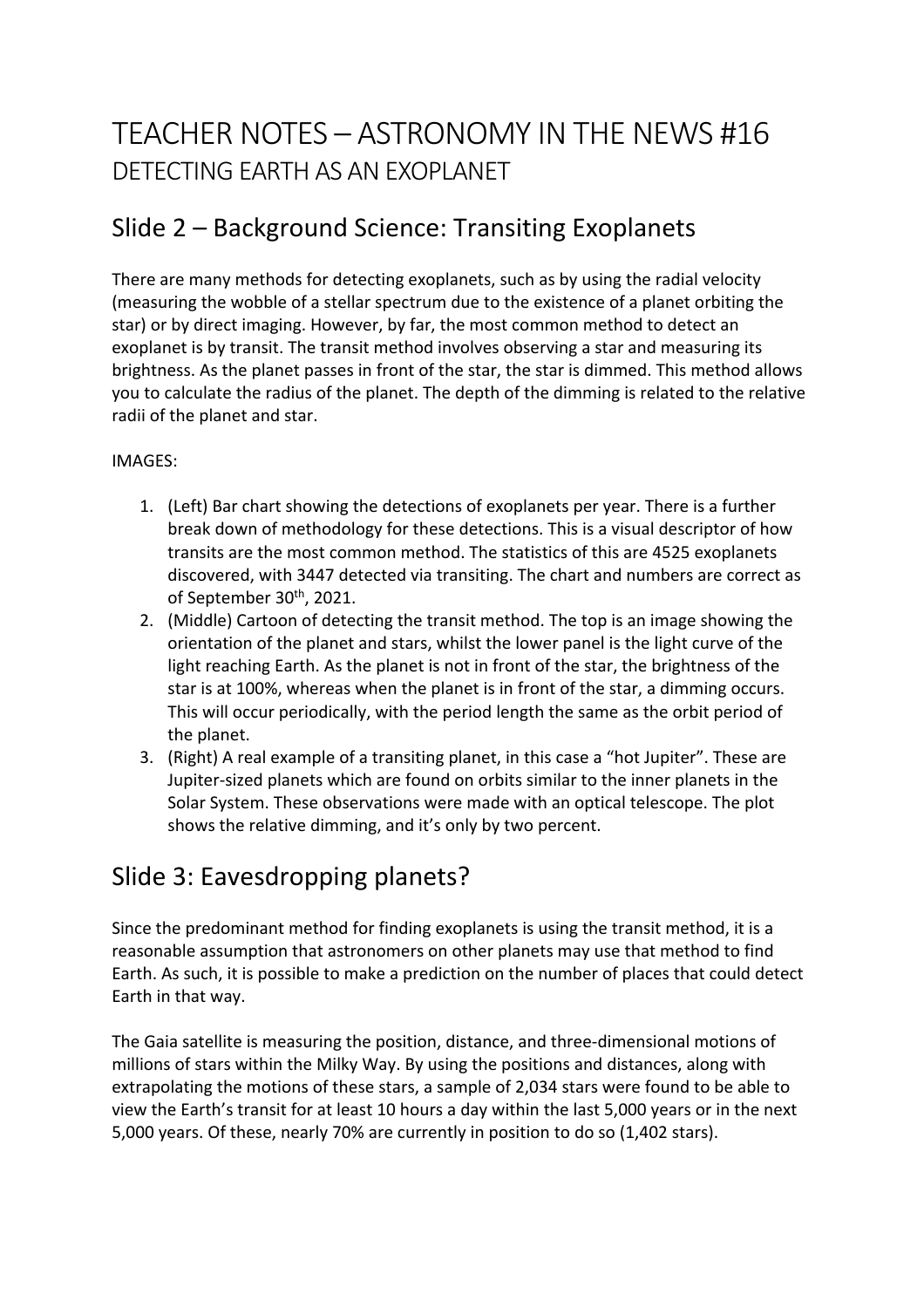Along with the transit method, exoplanets could also detect radio waves emitted from Earth. We have transmitted radio waves for approximately 100 years, therefore stars within 100 light years (or 30 parsecs) could detect this electromagnetic signature. Within this radius, there are 75 stars. Any intelligent lifeforms on these planets could detect our signal!

The article that this resource is built on can be found here:

https://www.theguardian.com/science/2021/jun/23/scientists-identify-29-planets-where-aliens-could-observe-earth

A free version of the research paper can be found here:

#### https://arxiv.org/abs/2107.07936

IMAGES:

- 1. (Left) Colour-magnitude diagram of the stars from the Gaia Catalog of Nearby Stars. The x-axis represents the colour, which is the difference in brightness in two different wavelengths, whilst the y-axis is the magnitude, or brightness, of the stars. The red markers are the stars within the transit zone, and can observe Earth, whilst the solid grey points are potential stars which are slightly more ambiguous (i.e. could be astronomical objects of a different nature).
- 2. (Right) Artist's impression of the Milky Way, with an overlaid marker showing how far the Earth's radio waves have travelled in the time since the first transmission. This is indicated by the yellow circle, which is also shown in the zoomed-in inset.

### Slide 4 – Activity: Detecting Earth transiting

As mentioned above, the radius of a planet can be determined from the level of dimming that occurs to the star's light curve. The level of dimming that occurs is related to the relative ratio of the planet and star radii as it is just a "shadow" on the surface of the star.

The activity this week is to determine what fraction of the Sun's light would be blocked out by a transiting Earth for an observer on another planet to detect. The radii of the Earth and the Sun are given on the slide, and the fraction of light is just the ratio of the two areas  $(\pi r^2)$ , or:

$$
\frac{R_{EARTH}^2}{R_{SUN}^2}
$$

Part of the activity is to work out this relationship and using these numbers gives a fraction of 0.00008 or 0.008%. The follow-up question is whether observers on other planets would be more likely to detect this or our radio waves, and with such a small fraction, it is likely to be the electromagnetic radiation.

GCSE Specifications: